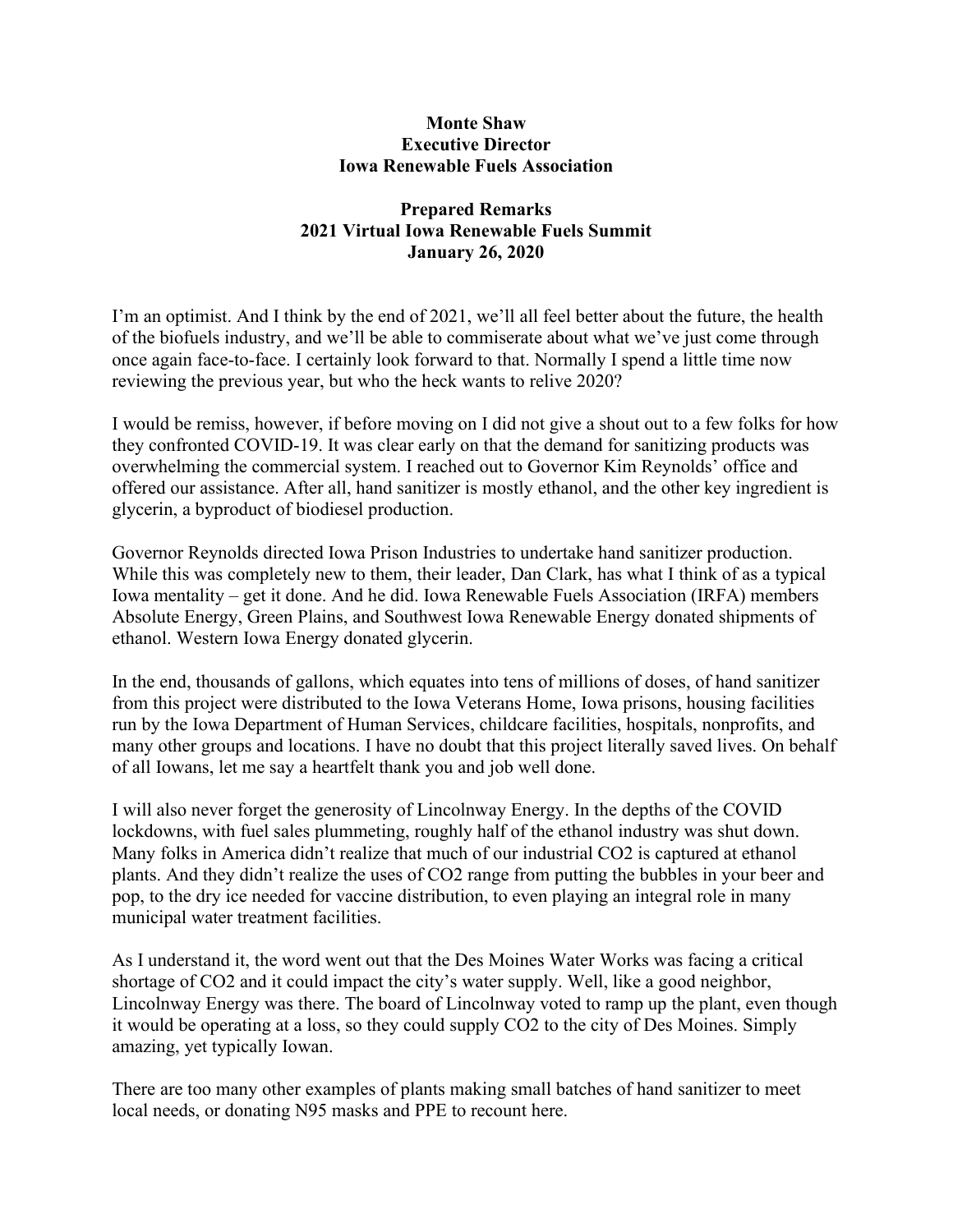Our industry just suffered through the triple whammy of RFS exemptions, lost export markets, and COVID demand destruction piled on top of each other. You know it's a tough year when the historic derecho windstorm doesn't even make the top three on your list of challenges. Yet, here we are. The power of biofuels to propel the rural economy is so great that the people in this industry will simply never give up.

That, my friends, is the state of the Iowa biofuels industry in 2021: battered, but battling for a better future.

As Mike noted, this is a new time for the industry. With vaccines rolling out, we can hope that the worst of COVID-19 is behind us. Yet policy uncertainty – and opportunity – remains. And while some are tempted to think that with the Trump EPA in the rearview mirror, everything will be easy going forward. I do not share that view.

Certainly, things should get better. The lack of transparency, consistency, candor, and respect for the law exhibited at the EPA during the Trump Administration was like nothing I've ever experienced before. But I've been around long enough to know that biofuels will face battles regardless of who or what party controls the White House or Congress. No matter which way the political winds are blowing, we can be assured that pressure will be coming from either petroleum interests on one side or the extreme wing of the environmental movement on the other. And usually both at the same time.

Remember, the Obama EPA approved E15 for 2001 and newer vehicles, but not the summer volatility allowance. They denied oil state governor requests for RFS waivers, but then illegally exercised the general RFS waiver authority to destroy a billion gallons of biofuels demand. They approved cellulosic corn kernel fiber RFS pathways but ended the incentive for flex fuel vehicle production.

The Trump EPA destroyed over 4 billion gallons of biofuel demand through the illegal use of RFS refinery exemptions. But they approved summertime E15 sales. They shut down new cellulosic RFS pathways, but signed into law a multi-year extension of the biodiesel blenders tax credit.

Let me be clear, I'm not trying to argue one side is better than the other. I'm simply making the point that biofuels have always, and will always, face challenges.

Our optimism for the future shouldn't be blind. At the same time, I look forward to embracing the new opportunity to build a better, more trusting and productive relationship with the Biden EPA. There are reasons to be optimistic.

On the campaign trial, President Biden criticized the rampant use of refinery exemptions by the Trump EPA, stating:

"…we have a president who has sold out our farmers by undercutting the Renewable Fuel Standard with the granting of waivers to Big Oil…

"The Renewable Fuel Standard marks our bond with our farmers…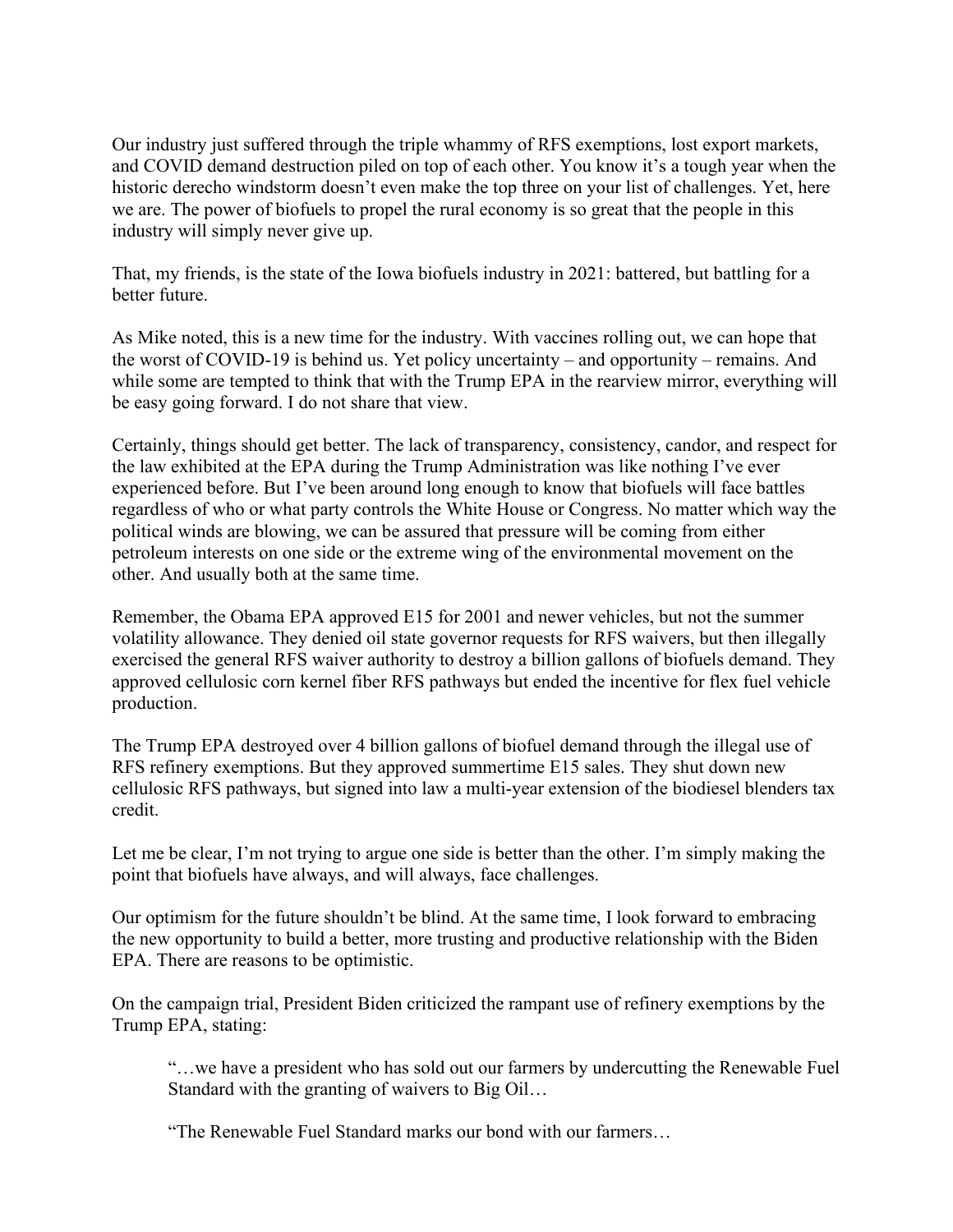"A Biden-Harris Administration will promote and advance renewable energy, ethanol, and other biofuels to help rural America and our nation's farmers..."

President Biden should follow through by quickly restoring the proper legal thresholds for RFS exemption requests. IRFA will also be urging President Biden to repair the damage. One early way to restore trust and to institute respect for the law would be for the Biden EPA to put back the 500 million "remand" gallons I've talked about at the last four Summits.

Think about it. The Obama EPA illegally waived these gallons in 2016. Our industry sued. The D.C. Circuit Court sided with us in 2017 and "remanded" the case back to the EPA to restore the lost gallons. Of course by this time, Trump's folks were in charge at the EPA. And despite four years of opportunity and urging, Mr. Pruitt and Mr. Wheeler just blatantly ignored the court order.

Think of the message it would send if Biden's EPA acted quickly to follow the Court's directive, thereby providing the ointment the Trump EPA withheld to heal the wound the Obama EPA created. Certainly, there are more far-reaching issues facing our industry. But the message from this one action, which could be taken immediately, would signify that we are truly entering a new, more hopeful, phase for biofuels.

There is no shortage of things to be done. At last year's Summit, I put up on the screen a "to do" list for 2020. Between the COVID-19 pandemic and a presidential election that tied many policy debates into knots, a little, but really not much, progress occurred. As I scan this list, we could check off one, maybe two, of these priorities. But we'd need to add Brazil trade issues and a low carbon octane standard among other new challenges.

In short, we must be ready to do battle in 2021. I believe one of those battles will be getting some folks in the Biden Administration to stand behind sound science instead of adopting the bumper sticker policy fads of the day. Never in my lifetime has D.C. descended into the tribalism and lack of serious thought we are seeing today. We are seeing facts, logic, and deliberation shunned in favor of pronouncements from a pantheon of political deities from across the partisan spectrum.

We are seeing elected officials hit the policy "easy button" of an unworkable slogan that will fit on a bumper sticker instead of bringing people together to work on real solutions that require time, earnest effort, and heaven forbid, a bit of compromise. Self-appointed "leaders" are more concerned about outdoing their rivals for interviews on cable news shows than about the practicality of what they're espousing.

One example is the head-long rush to enact an electric vehicle (EV) mandate. Now, I think EV sales will continue to grow and that they will play an important role in our transportation future. But look where the debate went over just the last year. Some called to expand the cap on the current EV tax credit so more rich people could get ten thousand of your tax dollars for buying a Tesla. Others wanted billions and billions to build charging stations.

Then people said that's not aggressive enough, we will mandate all cars be EVs by 2050. Soon others complained that's too late to help, we should mandate EVs by 2045. Then 2040. Then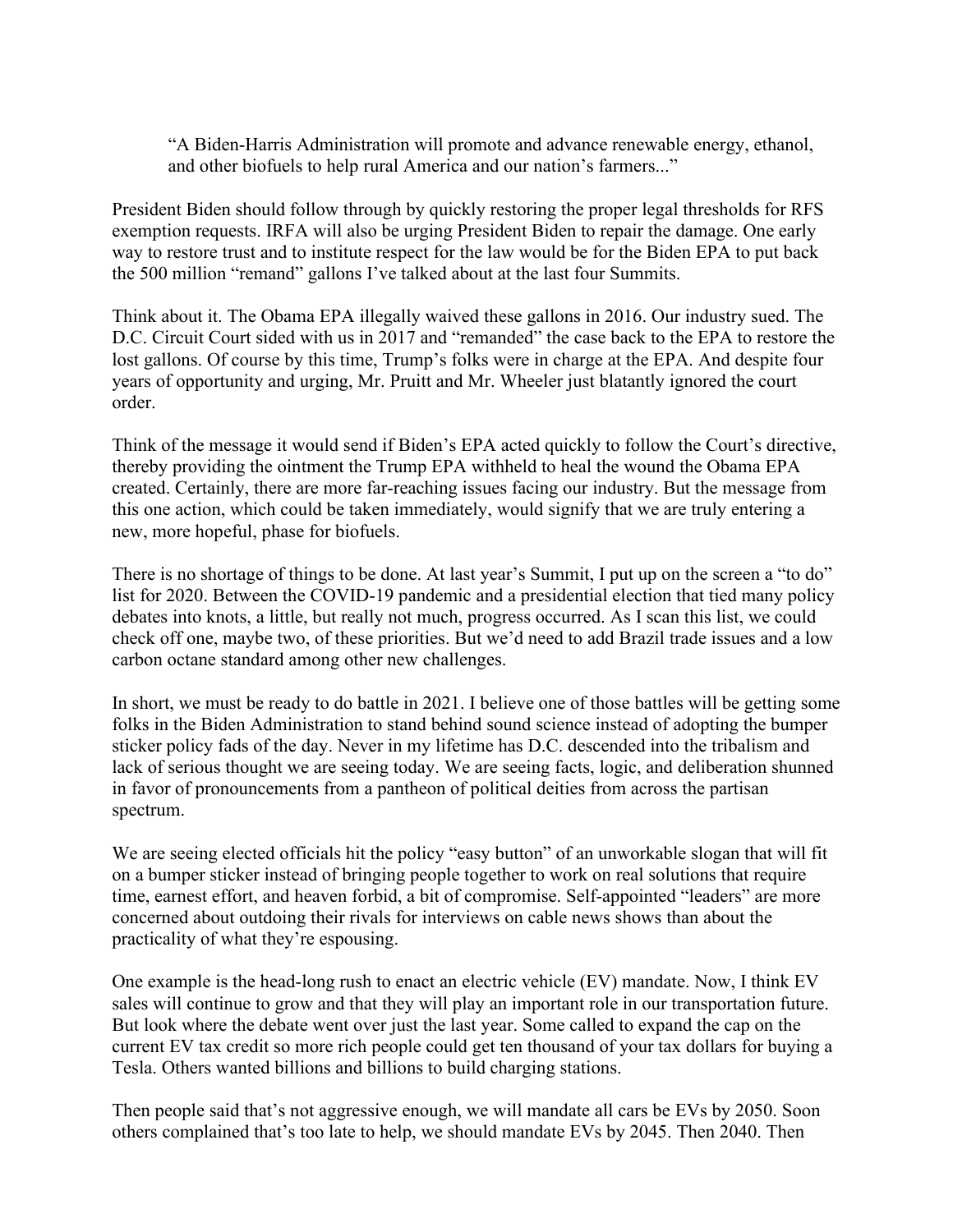2035. Finally, they said we want an EV mandate by 2035 but the phase-in had to start in 2025. Today, this is an executive order in California and is legislation sponsored by several leading Senators and House members in D.C.

No thought to if automakers could actually produce this many EVs by 2025. No thought as to what a normal working person might be able to afford. And most importantly, no thought as to whether EVs are even the best option available today to reduce carbon. That's the part that bothers me the most. If you truly care about climate change, shouldn't that be your first question? Or do you just care about sounding like you are a leader in the fight against climate change?

Shouldn't we discuss that many number crunchers find an EV charged in a state like Missouri or Minnesota or many other states that rely on coal for electricity, actually has a higher carbon footprint per mile than my flex-fuel Tahoe motoring down the road powered by E85. Biofuels supporters must be ready to fight EV mandates in 2021.

And in Iowa we are off to a good start. When the legislation was introduced in D.C., IRFA reached out to all of the candidates running for federal office. Half of these candidates had an R behind their name, and half a D. Some listed climate change as a priority issue, some did not. But they were united in saying that an EV mandate is a mistake – a mistake for Iowa, and a mistake for reducing carbon as well. If there is to be a new carbon policy, then set the goals and let the various technologies compete. Biofuels are the best option to reduce carbon over the next decade.

With advances in production technologies coupled with advances in farming practices, there's no reason that traditional biofuels, like corn ethanol and soybean oil biodiesel, can't be darn close to net-carbon neutrality by the end of this decade – if farmers are given credit for their carbon sequestration. So, biofuels supporters also better be ready to battle for sound science in accounting for farming improvements.

There are groups out in DC right now trying to convince the Biden team that farmers are bad, growing corn is horrible for the environment, and biofuels like ethanol are nothing short of evil. Luckily, we will have a strong and knowledgeable voice inside the Biden Administration. And that's because there is no doubt that USDA Secretary designee Tom Vilsack will stand up for sound science for both farming and biofuels. But he cannot stand alone. We need Iowa united. We need the Midwest united.

Over the past four years, our Iowa champions have battled relentlessly on our behalf. We owe a huge debt of gratitude to Governor Reynolds and Senators Grassley and Ernst. It is frightening to think of how much more difficult our position would be today if they had taken even one day off from the fight. But with a new administration, biofuels supporters will need new champions to step up and lead some fights. And as some new faces step to the forefront, they may not always be from Iowa, but Iowa will always stand beside them. There may be a long "to do" list, but I believe the biofuels community and our elected champions are ready to battle for a better future.

I have not yet spoken with or met the new designee to head the Biden EPA. Michael Regan is a veteran of the EPA, the Environmental Defense Fund and state environmental enforcement. But what caught my eye was this passage in Nature magazine: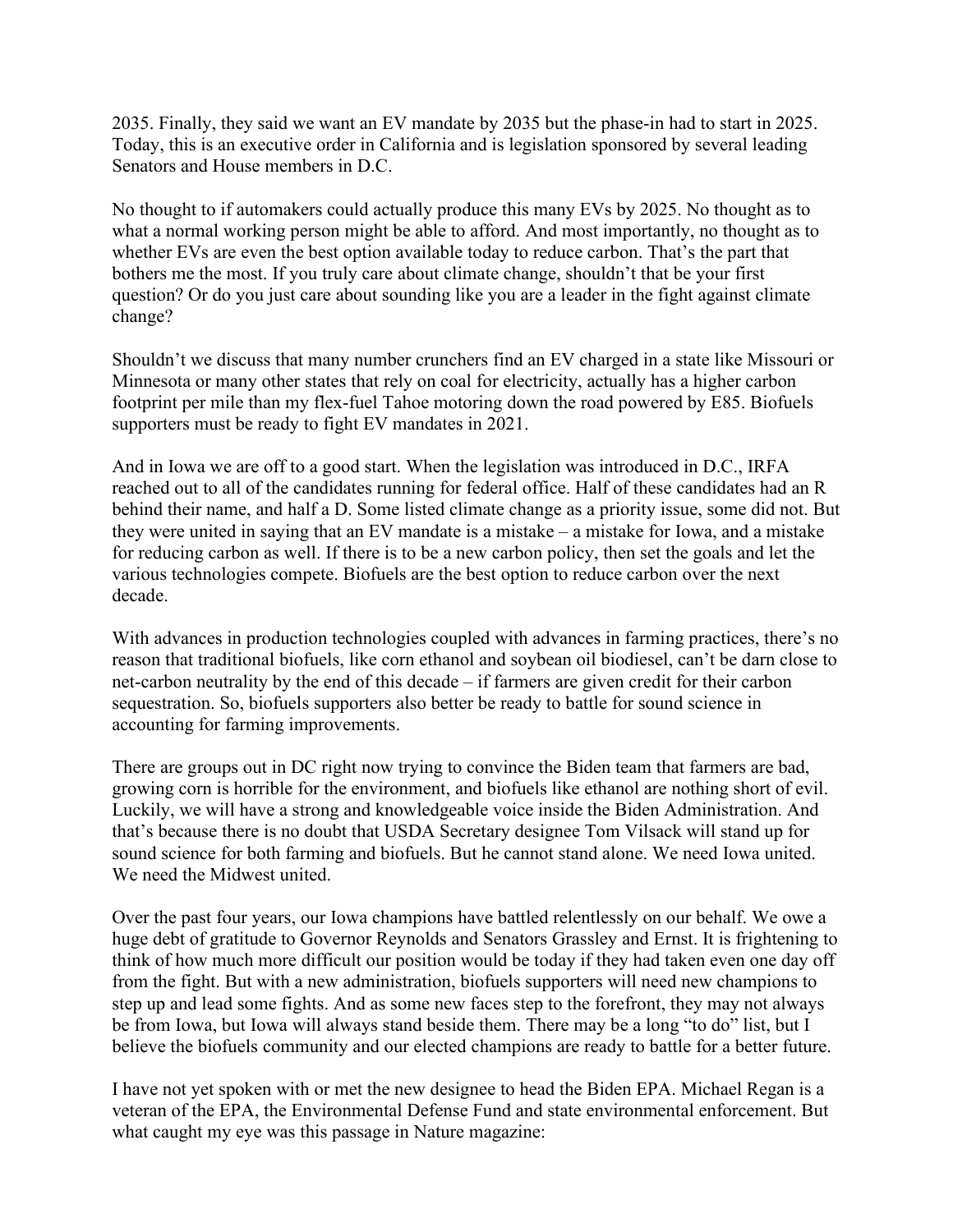"Regan is expected to put new emphasis on environmental justice, to protect poor and under-represented communities that are disproportionately impacted by pollution and climate change."

The term "environmental justice" may be new to some of you, but the concept has been gaining steam over the last decade. In short, its adherents believe we don't just need to protect the environment, we also need to ensure we do so in a way that protects poor and minority communities. If you're a Summit veteran, you may remember we've had a panel the past few years on the tailpipe benefits of ethanol compared to petroleum-based octane alternatives. It is an IRFA priority to promote this beneficial aspect of ethanol – ethanol doesn't just reduce carbon emissions, it also reduces cancer-causing tailpipe emissions.

We will be seeking to share with Mr. Regan the findings Dr. Stephan Mueller presented at last year's Summit on how switching from aromatics like benzene to higher blends of ethanol will not just clean the air we breathe, but it will disproportionately benefit those communities who live closest to major roadways. And those communities are disproportionately poor and/or minorities. We hope the new ears at EPA will be more willing to listen on this topic than the previous appointees.

And while we'll always keep one eye on D.C., it would be a mistake to put all our policy hopes and dreams in the D.C. basket. Coastal elites are trying to dictate our energy future. And their vision usually doesn't take into consideration what the Midwest and agriculture have to offer. And too often, they even put their fingers on the scales of sound science in an effort to promote their preferred bumper sticker solutions over biofuels. IRFA believes it would be a major mistake to sit back and let the coasts drive the energy debate. Midwestern states like Iowa need to aggressively carve out a role for biofuels in this region before it's too late.

One note of caution: as Midwestern states seek to become more active in the biofuels policy debate, we need to ensure we don't succumb to the mirage of bumper sticker solutions either. I firmly believe that over the next several years, Unleaded 88 will become the new normal. It's cheaper, cleaner, and better for your engine. It is selling itself. Certainly, there are state and federal policies that will allow that transition to happen sooner, and we should support those.

But my caution is this: biofuels supporters must consider not just the fuel; we must keep access to the fuel tank as a top priority as well. Let me explain. Let's say that someone proposes a low carbon fuel standard (LCFS), and let's say this LCFS is based on sound science and not biased against biofuels like some of the current coastal models. Sounds good, right?

Well, yes… and no.

A little over a year ago, I sat in a meeting with automakers where they were crystal clear that every new LCFS policy enacted was a signal to them to increase investments to bring more electric vehicles to the market sooner. More EVs equals fewer fuel tanks. So, under this biofuels friendly low carbon fuel standard, ethanol blends might be the most attractive low carbon option, but they would be capped at 15 percent of the fuel tank – and there would be fewer vehicles with fuel tanks.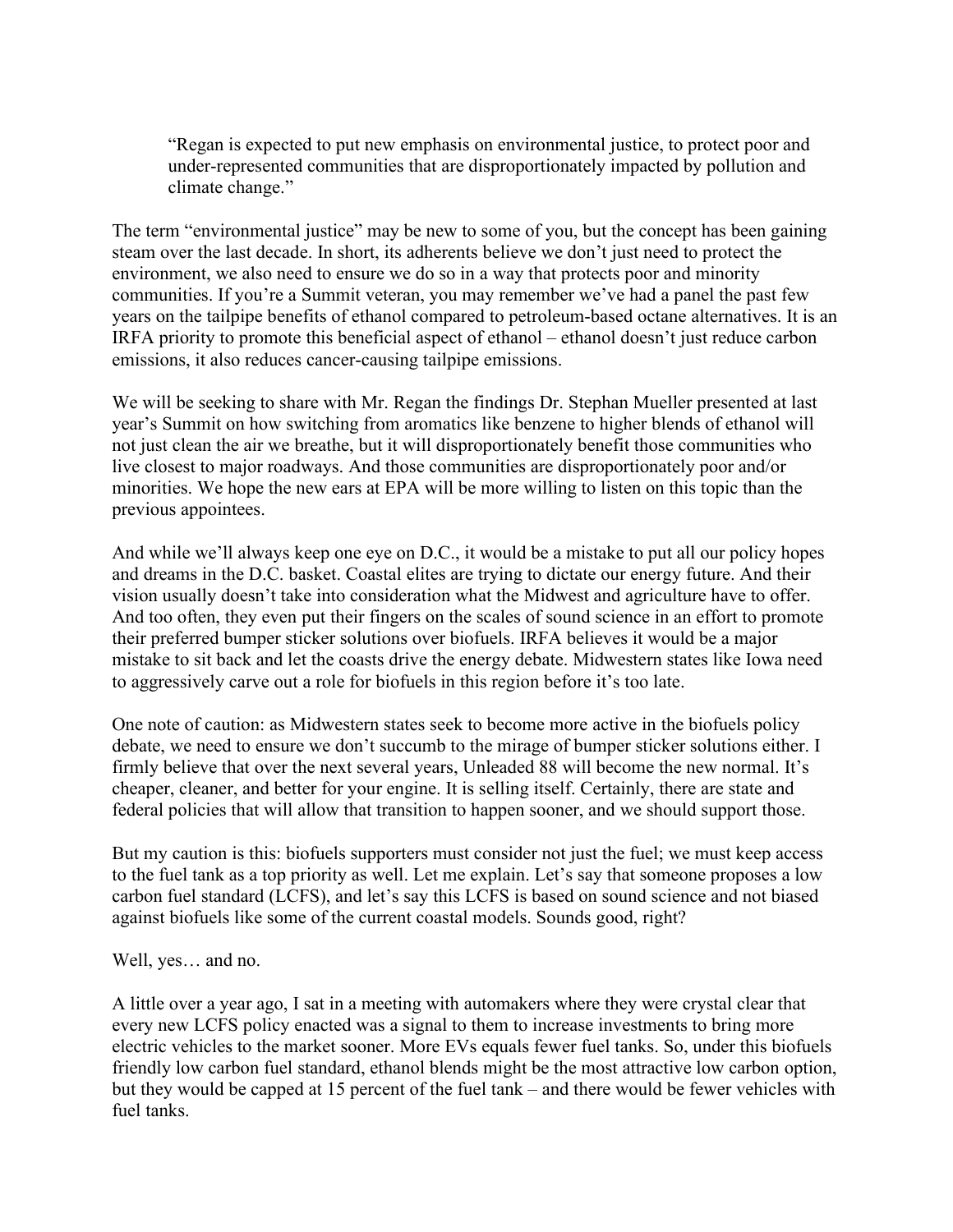Therefore, the question becomes: does an LCFS that speeds the move to Unleaded 88 for liquidfueled vehicles create more of a benefit than is offset by the corresponding reduction in the production of liquid fueled vehicles? I urge biofuels supporters working on state or federal policy to keep in mind fuel tank access for higher blends, and be wary of analyses that magically assume ethanol will gain more than a 15 percent share of the tank without specific policy provisions that will approve higher blends in new vehicles.

IRFA is not opposed to LCFS proposals. But let's not just make Unleaded 88 attractive. Biofuels supporters must battle to open up tanks to even higher blends. For the former without the latter may actually move us backward. To this end, I should note there's legislation pushed by the National Corn Growers and many biofuels groups that does both. It's known as a low carbon octane standard. It would drive higher blends of ethanol, but it also includes key provisions that would allow much higher ethanol blends in future vehicles powered by liquid fuels.

Here in Iowa, IRFA will work with ag and biofuel groups, with Governor Reynolds, and with our legislature to pursue any opportunity to drive demand for biofuels. Federal policy is hugely important and export markets can be hugely beneficial, but we've seen over the last four years how fickle they can be as well.

While biodiesel production hung tough, the recent challenges resulted in Iowa producing half a billion gallons less ethanol in 2020 than just the year before. Biofuels are still one of the most important drivers for the Iowa economy, but our positive impact is diminished. According to IRFA's annual economic impact study, the production of ethanol and biodiesel accounts for nearly \$4 billion in state GDP, supports 37,000 direct and indirect jobs, and boosts Iowa household income by \$1.8 billion.

That is a significant impact, but all of those numbers are down 20 to 25 percent compared to the previous year. Quite frankly, this is a wake-up call to redouble our efforts at the state level. If Midwestern states work together, we can drive local demand for biofuels in a meaningful way, thereby providing a sturdy market foundation – even as we supply the rest of the United States and markets around the world.

Iowa currently has a successful suite of tax incentives and grants for retailers to offer biofuels. But we will need to examine every program and consider proposals that might drive demand further and faster.

Many consider the most effective program for biofuels in Iowa to be our Renewable Fuels Infrastructure Program. RFIP for short. RFIP is a public-private partnership that gives retailers cost-share grants to help install equipment so they can offer biodiesel blends and E15, marketed as Unleaded 88, to consumers. The popularity of Unleaded 88, with more octane at a lower price than regular unleaded, is attracting consumers and retailers alike. In fact, to date the roughly 900 projects funded by RFIP have leveraged almost \$250 million in private investment.

The demand is so great that the RFIP program ran out of funding at the very first of what should have been four quarterly meetings. Today, there are so many pending grant requests, with five months still to go in the fiscal year, that if the legislature provided the historic funding level of \$3 million, it wouldn't even cover those requests – let alone any that will come in over the next